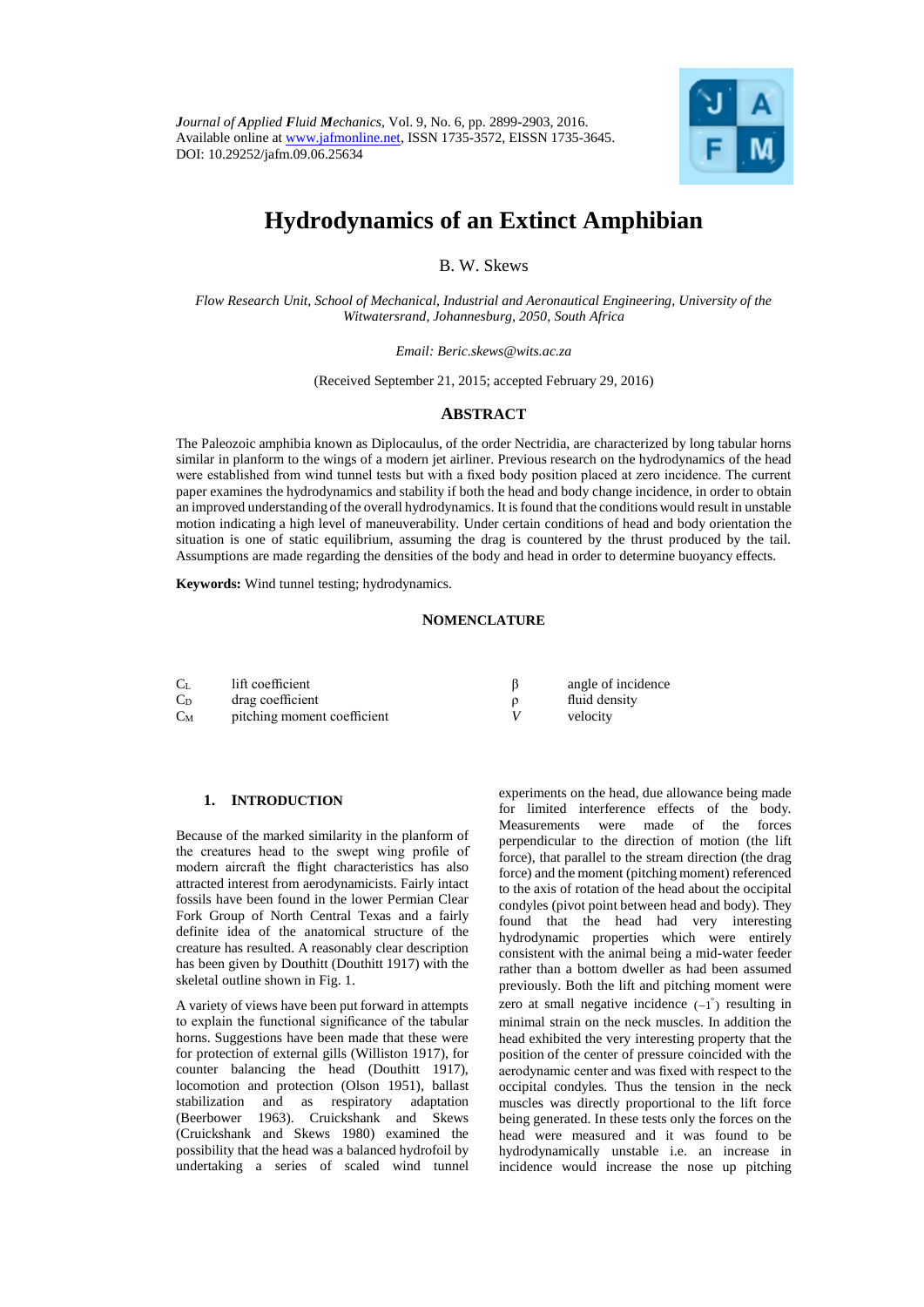moment which would tend to increase the incidence still further.



**Fig. 1. Diplocaulus skeleton (Douthitt 1917).**

In order to be able to assess the stability more thoroughly it is necessary to evaluate the forces acting on the whole animal. This is the purpose of the current investigation. Data regarding the maneuverability and stability of the animal might be of value to palaeontologists trying to determine more definitely its habits, diet and anatomy. An indication of the hydrodynamic forces acting on the surface of the animal might allow more accurate estimations of muscle size and conversely consideration of muscle size in conjunction with drag data could lead to satisfactory predictions of the animal's speed range.

## **2. MATERIAL AND METHOD**

The model head used was that used in the previous investigation (Cruickshank and Skews 1980). It is largely based on the casts kindly made available by the Field Museum of Natural History, Chicago, and the fairly unambiguous descriptions and reconstruction given by Douthitt (Douthitt 1917). The shape of the body is less clear. The plan outline was assumed to be defined by the end points of the ribs as given in his reconstruction. It is possible however that a peripheral flap of tissue existed on parts of the circumference perhaps even connecting to the rear of the skull. This would have had significant effects on the stability and lift of the animal, particularly when the head and body are at incidence. There is no additional evidence available from which to estimate such effects, because of the paucity of specimens, only having skeletons available on which to base assumptions. However without any evidence of such a possibility the skeletal remains were used. There is also some doubt as to the dorsoventral thickness of the body at various points. Scaling up of vertebrae of the anterior portion, the body was about 30mm thick in the area of the neck tapering to about 25 mm toward the rear. In the model it was assumed that there was little thinning out of the body in the lateral direction and as a result the lateral cross section was roughly rectangular. It should be noted that the form of the ribs with a deep double rooted attachment to the spine and thin single shafted lateral extensions could have resulted in a lateral cross section which was

thinned towards the edges.

The model body was made of Jelutong wood sandpapered to a smooth finish. A worm and gear was fitted to the head body articulation to allow fine adjustment of head angle with respect to the body. The body was attached to the wind tunnel balance which allowed the body-head assemblage to be rotated in pitch with respect to the airstream. The supporting struts were fitted with windshields so as not to influence the measured forces. The tail and legs were not included in the model.



**Fig. 2. Sketch showing cross-sections of the model. The distance from the nose to the base of the skull is 11.8cm and the span measured across the tips of the horns is 35cm.**

For dynamic similarity between the flow in air in the wind tunnel and that in water the ratio of inertia forces to viscous forces, the Reynolds number, must be kept constant. For the purpose of this investigation it was assumed that Diplocaulus had a speed range of between 0 and 3*m/s*. In order to obtain equivalence in Reynolds number this meant that tests in air at about 50*m/s* were required to ensure similarity between the flows. Tests were run at three wind tunnel velocities corresponding to speed in water of about 0.9, 1.8, and 2.6*m/s* corresponding to Reynolds numbers of 73000, 147000, and 213000. Similarly for the determination of the relationship between forces on the model in air and the equivalent force in water, force and moment coefficients are defined. Thus the measured lift and drag coefficients are divided by the dynamic pressure,  $\rho V^2/2$ , where  $\rho$ is the fluid density and V the velocity, and a characteristic area. In the previous work this area was taken to be the planform area of the head (0.02635

 $m<sup>2</sup>$ ). The pitching moment coefficient is obtained by dividing the measured moment by the dynamic pressure, the above area, and a further characteristic dimension; in this case the root chord of the head (0.0775*m*).

## **3. ANALYSIS**

The body was rotated about the pivot point situated on its underside as indicated in Fig. 2. This did not coincide with the resolving center of the wind tunnel balance thus influencing the calculation of the pitching moment. Normal convention is to specify the moment about the center of gravity, however in this case because of buoyancy effects the actual center of gravity with the animal submerged would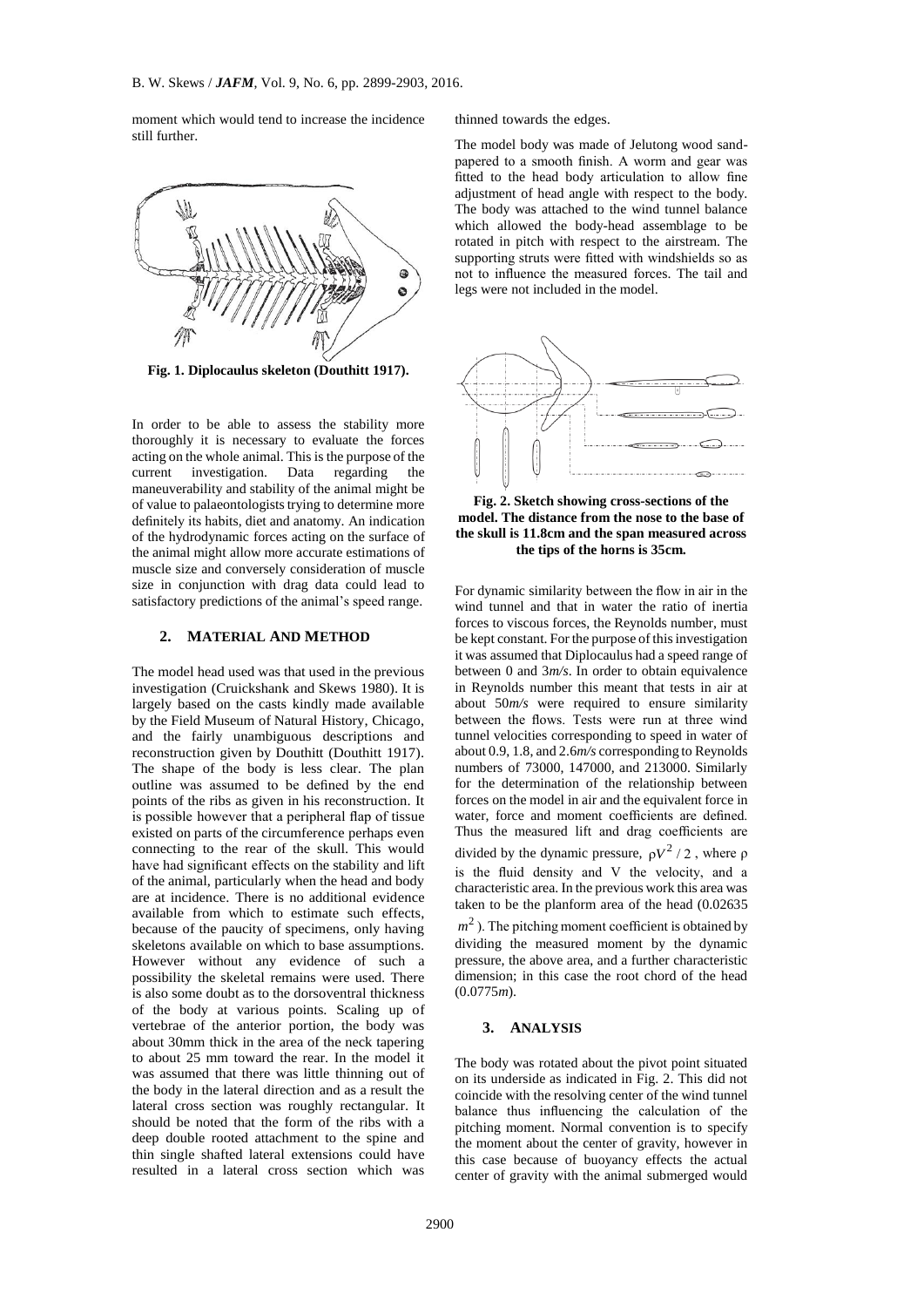depend on assumptions regarding the density of the components. For convenience, moments are taken about the centroid of the displaced volume of water. By immersing the components in water it was established that the volume of the head is 650  $cm^3$ and that of the body, 895 cm<sup>3</sup>. From balance measurements the corresponding distances of the center of gravity from the head's leading edge (nose) were 103 and 327*mm*. Thus the centroid of the displaced water is calculated to be 232.76*mm* from the leading edge when the head and body are in line as shown in Fig. 3. This will be retained as the characteristic length for purposes of calculation but as the head rotates relative to the body this will move slightly.



**Fig. 3. Sketch showing position of centroid of displaced water.**

Forces and moments are measured at the resolving center of the wind tunnel balance, marked R in Fig. 4. These are the lift, L, drag, D, and pitching moment, M. For the variation of the pitch of the chord of the body,  $β$ , these can be converted to act at the centroid, C. P is the pivot point about which the model rotates. From these the force and moment coefficients are determined as indicated above. Measurements are given so that the stability and control issues may be examined by including the effects of buoyancy, by assuming density values of the components. The density of the head, which is predominantly bone is probably between 1.7 and 1. 9  $g / cm<sup>3</sup>$ , whereas that of the body is less certain and could even be assumed to be neutrally buoyant. This will be discussed further later.

#### **4. RESULTS**

Tests were conducted at the equivalent of three swimming speeds and nominal Reynolds numbers of 73000, 147000, and 213000, with a variation of about 1% between tests at each speed. Results are given in Fig. 5 for changes in body angle and a fixed head angle of  $0^{\degree}$ . It is noted that there is very little change with Reynolds number, with a slight change at the lowest value and almost identical results for the medium and high speed tests. Thus it will be assumed that for realistic swimming speeds the effect of Reynolds number is minor. This is similar to the findings on the original tests on the head alone (Cruickshank and Skews 1980). For this reason results will be presented for the detailed tests at the middle value only, corresponding to a swimming speed of 1.85*m/s.*



**Fig. 4. Geometry for force and moment changes (not to scale).**



**Fig. 5. Lift and drag coefficient variation with Reynolds number for fixed head inclination of 0◦ relative to the body.**

The force and moment coefficients are presented in Figs. 6, 7 and 8. This data represents the hydrodynamic forces and pitching moment coefficients due to the motion of the animal through the water only, with the actual values of lift, drag, and moment determinable by substituting the density of water and the scaled velocity into the coefficient equations, together with the known geometrical properties since the wind tunnel model is full scale. The overall equilibrium conditions including buoyancy effects is considered later.

The lift variation is approximately linear, Fig. 6, with increasing pitch in both the body and head resulting in increasing lift, as expected. However, it is interesting to note that with the body at negative pitch the head incidence becomes increasingly less effective, with the body at less than  $-10^{\degree}$  the head incidence has no effect. Furthermore, positive head pitch contributes significantly to the lift whereas negative pitch has minimal effect with the lift primarily determined by the body pitch.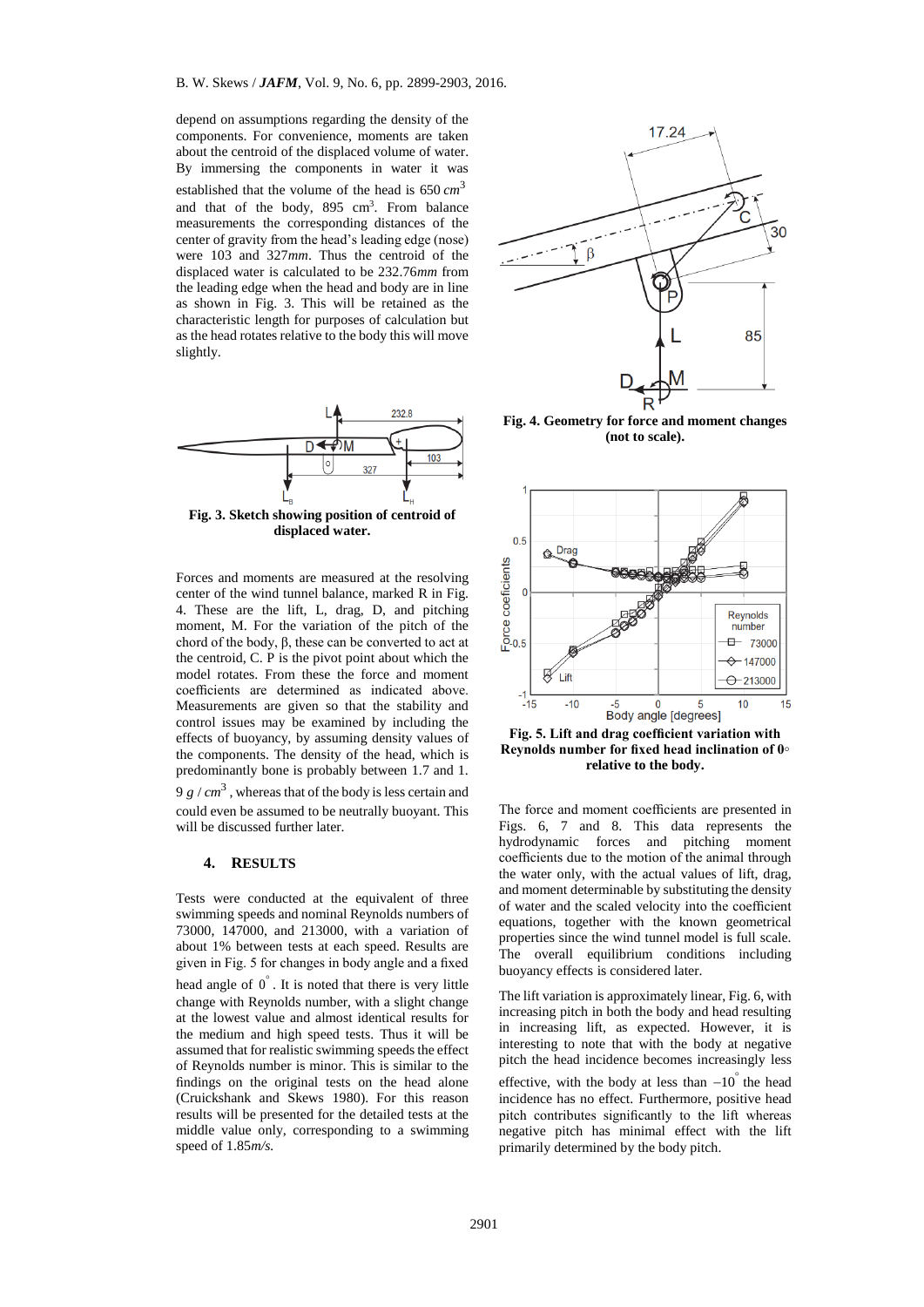

**head angles.**

The drag curves exhibit the expected bucket shape, but with the minimum drag point occurring at higher body angles as the head angle decreases. This may be a result of the wake from the head shielding the body flow to some extent. On the other hand, high head angles have a much smaller effect on the drag curves, with the minimum drag occurring close to zero body angle and head angles above zero degrees. The major influence on drag is with negative head angles.



**head angles.**

The pitching moment curves all have positive slope with a slight increase in slope as the head angle increases as could be expected. This is an unstable situation since a small increase in pitch results in a larger moment which will tend to increase pitch further. This is a feature associated with highly maneuverable bodies, and does suggest the animal could use this to advantage. It is interesting that the pitching moment is zero for a 3 degree head incidence and zero body incidence, very nearly corresponding to when the lift is also zero. This would suggest this would be the resting condition of the animal in a steady stream. Because of the negative bouyancy due to the weight of the body and head this would allow the animal to sink to the bottom, with any drag being countered by tail thrust.



**and head angles.**

#### **5. DISCUSSION**

The basic hydrodynamic forces and moments discussed above do not account for the equilibrium situation for the animal submersed in water. This will depend on assumptions relating to the density of the head and body so as to account for the effects of buoyancy. Without specific knowledge of the density and its distribution within the animal and thus its center of gravity and corresponding center of buoyancy, only some rough estimates of these effects can be made.



Estimates of bone density vary between 1.7 and 1.9  $g / cm<sup>3</sup>$  and because of the probable amount of soft tissue the lower value for the head will be assumed. As for the body, the density could range from being that of water to a value slightly above to take care of the bone content. A value of 1.1  $g / cm^3$  is initially assumed. The buoyancy force acting at the center of volume for these two components may be calculated. In both cases because density larger than that of water is assumed the net force will be downward. The actual equilibrium situation is as indicated in Fig. 9 for the case of both the head and body at zero incidence, for purposes of illustration. The cross in the head indicates the position of the occipital condyles which is the point at which the head rotates relative to the body and is positioned 118 mm from the nose. The X marks the position of the center of gravity of the combined bodies with the density assumptions made.  $L_B$  and  $L_H$  are the forces due to buoyancy and are both negative. L and M are the hydrodynamic lift and moment about the centroid as